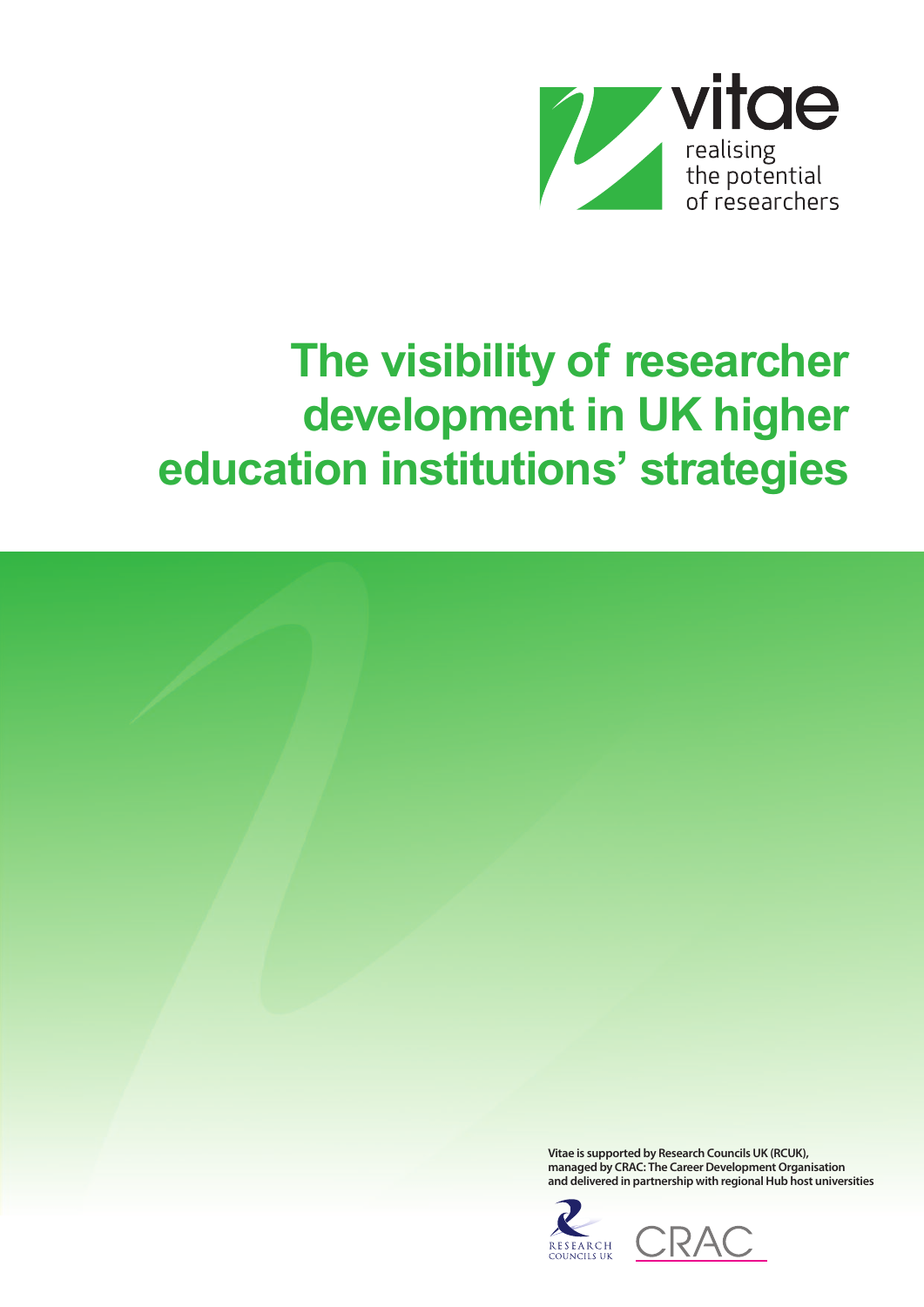'The visibility of researcher development in UK higher education institutions' strategies' published by The Careers Research and Advisory Centre (CRAC) Limited April 2011

'The visibility of researcher development in UK higher education institutions' strategies' has been written by:

- Dr Sean McWhinnie, Oxford Research and Policy
- Dr Vivien Hodges, Research Manager, Vitae
- Ellen Pearce, Director, Vitae

Vitae is supported by Research Councils UK (RCUK), managed by CRAC: The Career Development Organisation and delivered in partnership with regional Hub host universities

### ISBN: 978-1-906774-20-2

Material from this document may be reproduced for non-commercial purposes providing 'The visibility of researcher development in UK higher education institutions' strategies' Vitae, 2011 is acknowledged. If material is required for commercial use, please contact Vitae in the first instance.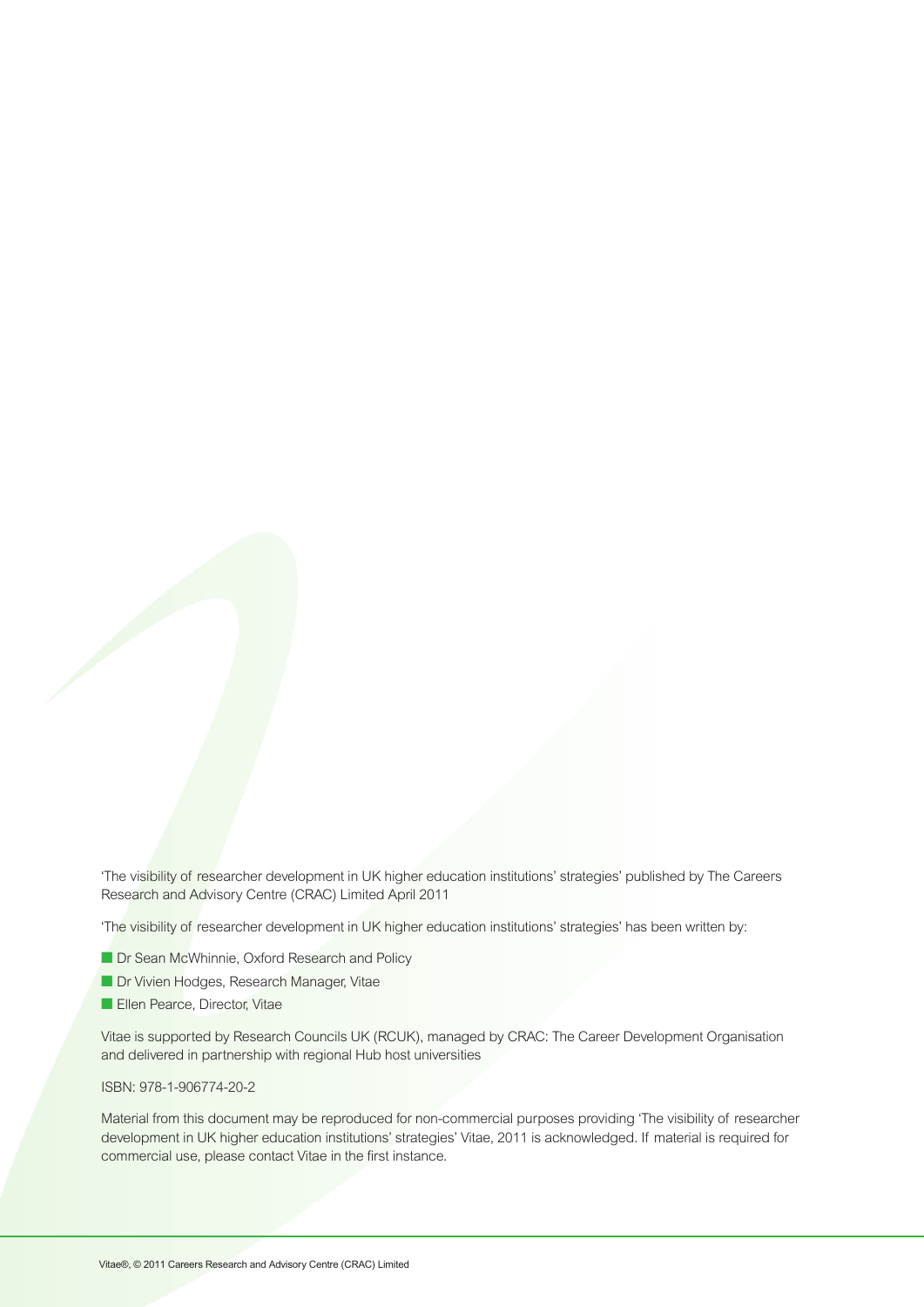# **Contents**

| 1.1   | Researcher development and the Roberts agenda                                                                    |  |
|-------|------------------------------------------------------------------------------------------------------------------|--|
| 1.2   | The Concordat to Support the Career Development of Researchers and the<br><b>HR Excellence in Research Award</b> |  |
| 1.3   | The study: approach and methodology                                                                              |  |
|       | 2. Visibility of researcher development and Concordat implementation in HEI strategies                           |  |
| 2.1   | <b>HEI strategies</b>                                                                                            |  |
| 2.1.1 | Commitment to postgraduate researcher development                                                                |  |
| 2.1.2 | Commitment to research staff development                                                                         |  |
| 2.1.3 | Commitment to equality and diversity                                                                             |  |
| 2.2   | <b>Research strategies</b>                                                                                       |  |
|       |                                                                                                                  |  |
|       | 3. The professional development of postgraduate researchers                                                      |  |
| 3.1   | Researcher development in postgraduate researcher recruitment                                                    |  |
| 3.2   | Codes of practice relating to postgraduate researchers                                                           |  |
| 3.3   | <b>Postgraduate Research Experience Survey (PRES)</b>                                                            |  |
| 3.4   | Postgraduate researcher associations                                                                             |  |
|       | 4. The professional development of research staff                                                                |  |
| 4.1   | Researcher development in research staff recruitment                                                             |  |
| 4.2   | Human resources and staff development strategies                                                                 |  |
| 4.3   | Training and professional development for research staff                                                         |  |
| 4.4   | <b>Appraisal</b>                                                                                                 |  |
| 4.5   | <b>Careers in Research Online Survey (CROS)</b>                                                                  |  |
| 4.6   | <b>Research staff associations</b>                                                                               |  |
| 4.7   | The Concordat to Support the Career Development of Researchers and the<br><b>HR Excellence in Research Award</b> |  |
|       | 5. Conclusions and recommendations                                                                               |  |
|       |                                                                                                                  |  |
|       | <b>Appendix A: The institutions in the review</b>                                                                |  |
|       |                                                                                                                  |  |
|       |                                                                                                                  |  |
|       | <b>Appendix B: Specific areas and information sought</b>                                                         |  |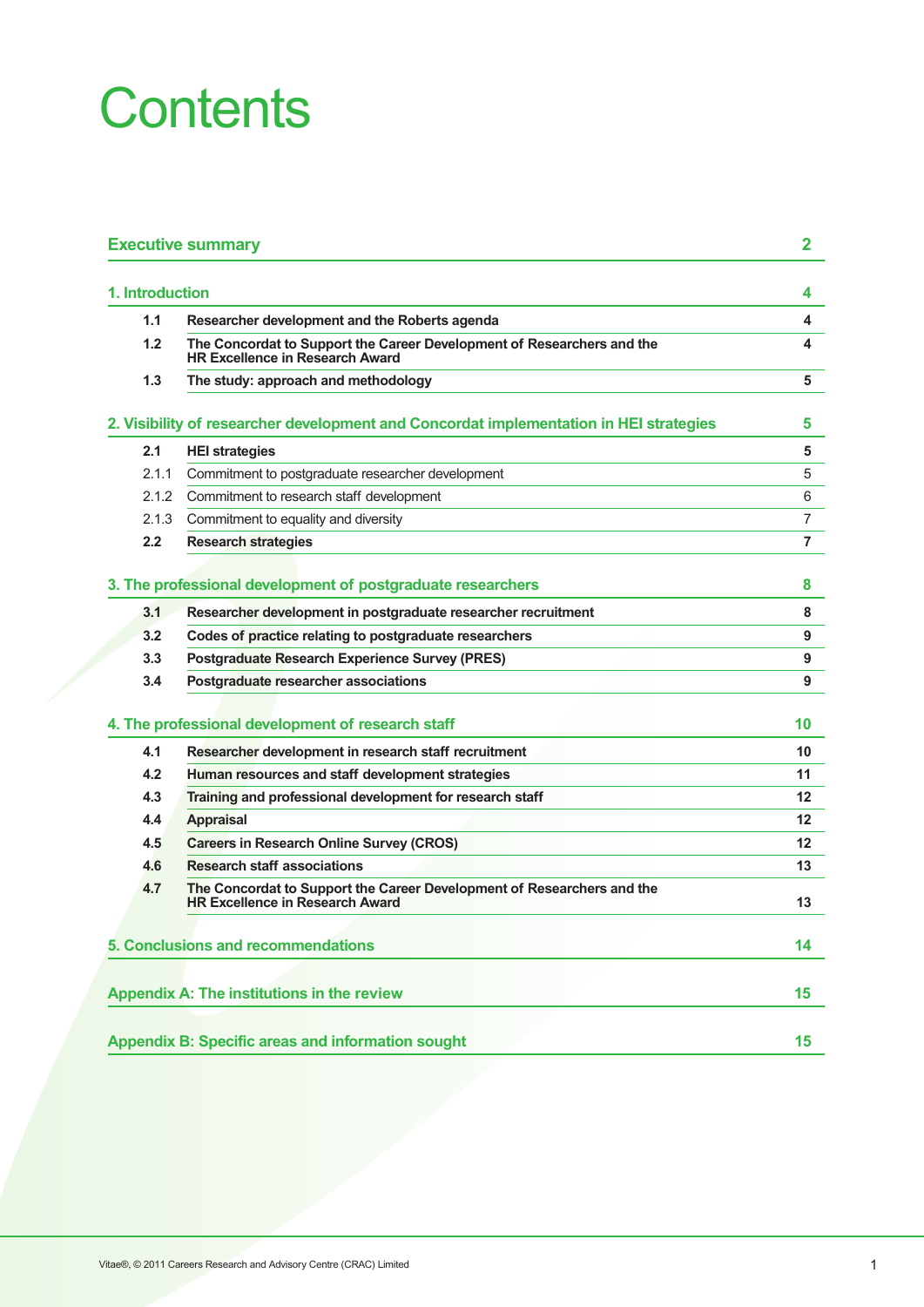# <span id="page-3-0"></span>Executive summary

# **Background**

Following the comprehensive spending review in autumn 2010 and the end of the ring-fenced Roberts funding from the Research Councils to higher education institutions (HEIs) for researchers' professional and career development this report reviews the public strategic commitments of HEIs to sustaining researcher development programmes and implementing the principles of the Concordat to Support the Career Development of Researchers.1

The websites of 40 HEIs, including all the Russell Group institutions (20), 1994 group institutions (12), and others with relatively high numbers of postgraduate researchers (PGRs) and/or research staff (8), were reviewed in December 2010 to find publicly accessible commitments to researcher development. Institutional strategy documents, research strategies, human resources strategies, and specific resources for the training and development of research staff and postgraduate researchers were reviewed.

This study investigates the visibility of researcher development in UK higher education institution strategies in UK HEIs, identifying commitments and resources which are easily accessible on individual HEIs' websites.

## **Objectives**

- **To identify HEIs' visible strategic commitments to** researcher development and the Concordat through their institution, research and Concordat implementation strategies
- **To compare institutional strategies for future researcher** development to inform the sector and national stakeholders
- **To review how UK HEIs are profiling researcher** development to inform a strategy for promoting internationally the benefits of undertaking research in the UK

# Key findings

Overall 60% of the institutions reviewed in this study made a specific public commitment to the professional development of researchers in their institutional (25%), human resources or research strategies. A quarter of institutional strategies reviewed highlighted career development and training for postgraduate researchers with 93% providing training and development resources accessible online. Eight per cent of those HEIs reviewed specifically mentioned the Concordat to Support the Career Development of Researchers in their public strategies and 88% referred to the Concordat on their webpages. There is a clear commitment to equality and diversity with 93% of HEIs having publicly available equality and diversity resources and policies and 70% making commitments in their top level strategy.

In relation to postgraduate researchers:

- **A** quarter of institutional strategies reviewed mention career development and training of postgraduate researchers (PGRs) with 15% highlighting the value of PGRs
- 65% of the HEIs in the study make specific mention of and/or provide a direct link to personal, professional or career development on their postgraduate study recruitment homepages
- Codes of practice for research degrees (or equivalent) were publicly available on 63% of HEIs' websites and were referenced but not located on the websites of three other HEIs
- **Training and development resources for postgraduate** researchers were found to be publicly available on 93% of HEI's websites that were reviewed
- **The majority of institutions emphasise their focus on** recruitment of 'the best' or 'world-class' doctoral researchers with development opportunities particularly highlighted in the recruitment of postgraduate researchers
- Although a total of 108 higher education institutions have taken part in the Postgraduate Research Experience Survey (PRES) at least once between 2007 and 2009<sup>2</sup>, including 70% of HEIs in this study, only a small number of institutions reviewed provided evidence of feedback of results to postgraduate researchers

1 www.researchconcordat.ac.uk

2 www.heacademy.ac.uk/ourwork/supportingresearch/postgraduate/pres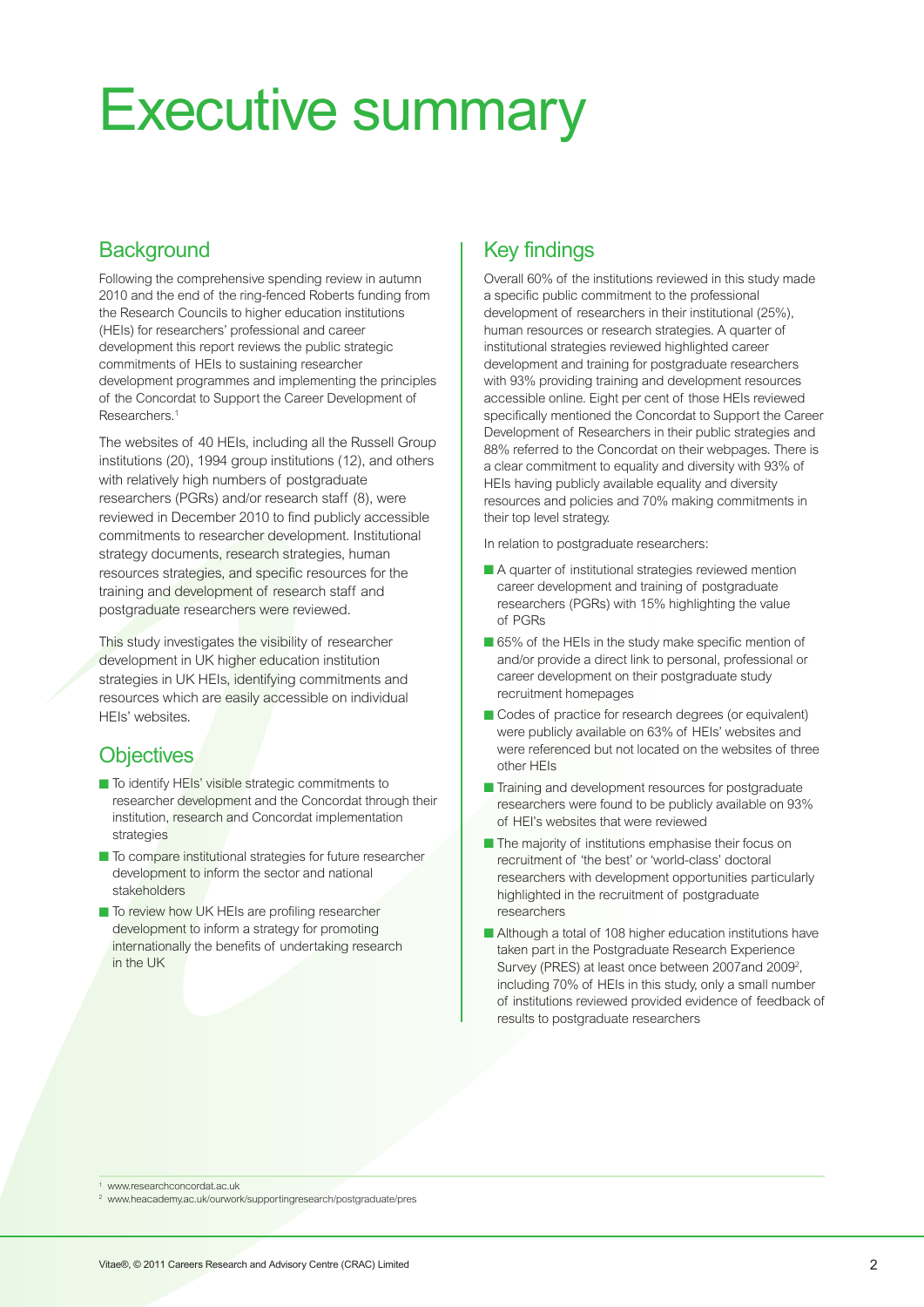In relation to research staff:

- Resources for research staff (including training and development resources) were visible on 78% of HEI websites reviewed for the study. This figure was 95% and 92% respectively for Russell Group and 1994 Group institutions which may reflect the higher levels of focus and resources provided through Roberts funding
- **■** 36 HEIs (90%) have publicly available human resources sections on their websites which set out policies and procedures relating to the employment of staff, highlighting key areas which often include equality and diversity, pay/salary scales, and recruitment
- Most of the institutions (85%) had participated in the Careers in Research Online Survey3 (CROS) in the last six years with some evidence of feedback to researchers and use of CROS for benchmarking
- 90% of the HEIs reviewed had publicly visible sections on staff development and training
- 88% of HEIs in the study mention the Concordat on their web pages with 45% of these stating they have undertaken a gap analysis of how they meet the principles and/or produced an action plan for implementation of the Concordat principles

### Recommendations

- The majority of HEIs (60%) reviewed in this study had clear public strategic institutional commitments to the professional and career development of researchers. All institutions may wish to consider the external visibility of their strategic and operational commitments to researcher development
- There is an opportunity for HEIs and other stakeholders to enhance the visibility of the professional development opportunities for researchers in the UK as part of their strategies to attract the best doctoral researchers and research staff both nationally and internationally
- The HR Excellence in Research Award enables institutional commitments to researcher development to be publicly recognised at an international level. All institutions may wish to consider gaining the award
- **■** There are high levels of engagement across UK HEIs in the Careers in Research Online Survey (CROS) and Postgraduate Research Experience Survey (PRES). A greater emphasis could be given to using the results to visibly demonstrate progress and provide public feedback to researchers on the key issues and actions arising as a result of the surveys

3 www.cros.ac.uk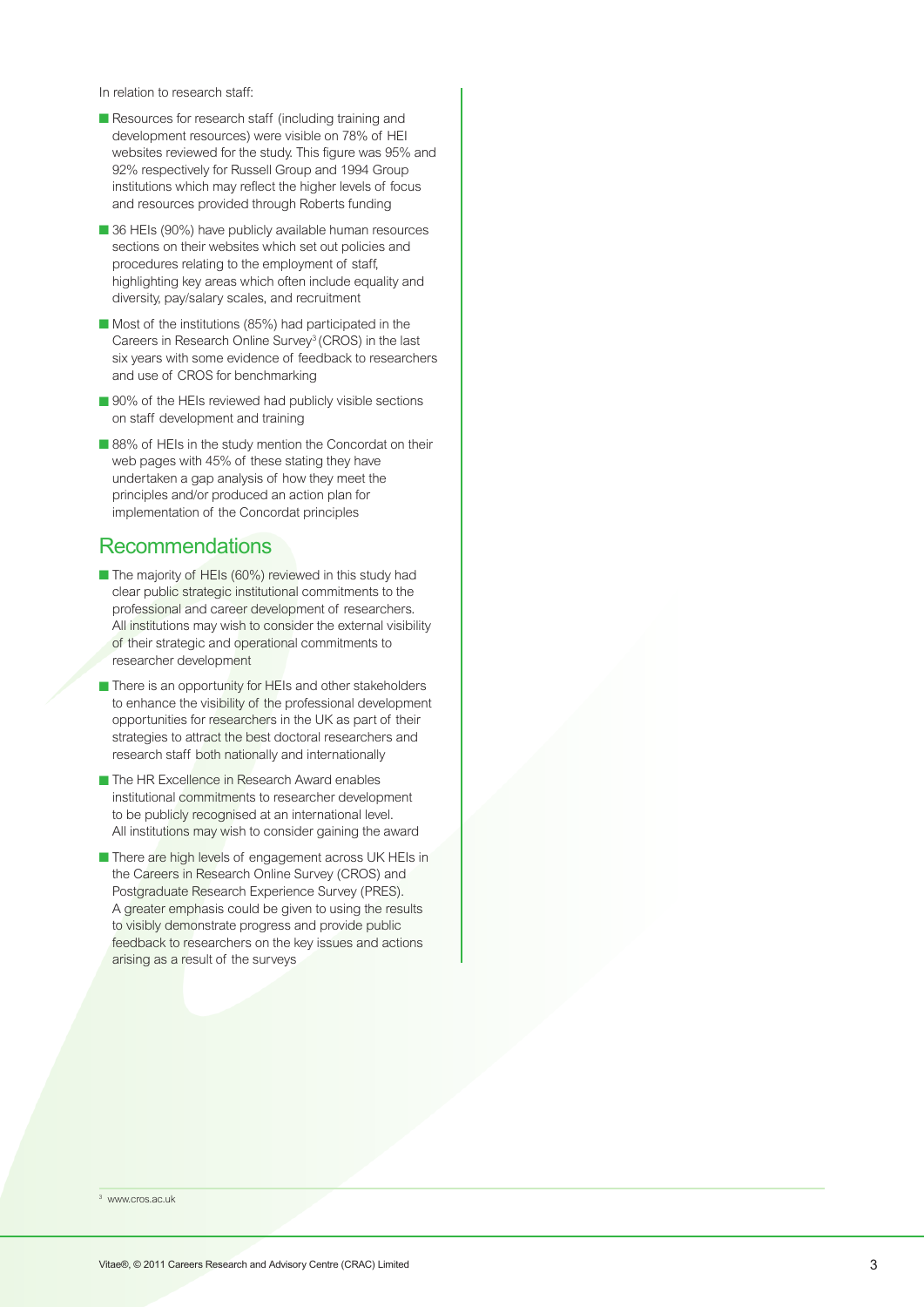# <span id="page-5-0"></span>**1. Introduction**

## **1.1 Researcher development and the Roberts agenda**

The Roberts review, published in April 20024 , identified a mismatch between the skills of graduates and postgraduates and the skills required by employers and recommended at least two weeks of training per year for postgraduate researchers and research staff. Government ring-fenced funding through the Research Councils was provided to deliver additional training and development through Career Development and Transferable Skills Training (Roberts) payments to HEIs until the end of March 2011.

The Research Councils remain committed to embedded researcher development activities:

"......the quality of skills provision and the employability of researchers are maintained and improved, through research organisations acting to recover funds to support researcher development from all funders of research and research students."

"The Research Councils anticipate that funding for researcher development will be increasingly embedded into their normal training and research grant mechanisms."

RCUK letter to Research Organisations dated 3 December 2010

The Research Councils have indicated that research organisations should include the costs of researcher development and transferable skills training in the fees for postgraduate researchers (on average £200 per researcher) and in grant proposals for research staff. There is now more scope for flexible use of funds and integration of programmes into the normal business of training researchers.

## **1.2 The Concordat to Support the Career Development of Researchers and the HR Excellence in Research Award**

The Concordat to Support the Career Development of Researchers (the Concordat)<sup>5</sup>, launched in 2008, sets out the expectations and responsibilities of researchers, their managers, employers and funders. The Concordat aims to increase the attractiveness and sustainability of research careers in the UK and to improve the quantity, quality and impact of research for the benefit of UK society and the economy.

It is acknowledged that researcher development has been more substantially embedded for postgraduate researchers than for research staff.<sup>6</sup>

The European Commissions' HR Excellence in Research initiative aims to encourage a step-change in the way that universities across Europe recruit, manage and develop researchers and align their practice with the European Charter for Researchers and Code of Conduct for their Recruitment.

In the UK, institutions can demonstrate their alignment with these principles through their implementation of the Concordat. Institutions need to undertake an internal analysis to compare institutional policy and practice against the Concordat principles and publish an action plan or implementation strategy to meet identified gaps.

The UK is leading the way in our commitment to ensuring good working conditions and career development for researchers. By December 2010, 23 UK universities had gained HR Excellence in Research Award from the European Commission compared to 17 universities across the rest of Europe.<sup>78</sup>

4 www.vitae.ac.uk/researchers/1272-3083/SET-for-Success-Final-Report-of-Sir-Gareth-Roberts-Review.html

5 www.vitae.ac.uk/policy-practice/234701/Concordat-to-Support-the-Career-Development-of-Researchers.html

<sup>6</sup> Analysis of university reports on career development and transferable skills training (Roberts) payments, Karen Haynes, The Professional and Higher Partnership Ltd, July 2010 (www.rcuk.ac.uk/documents/researchcareers/Analysis20042009RobertsReports.pdf)

7 http://www.vitae.ac.uk/policy-practice/353501/European-Commission-HR-Excellence-in-Research-badge-working-doc.html

<sup>8</sup> For up to date information on institutions and funders which have the 'HR Excellence in Research' Award, see www.ec.europa.eu/euraxess/index.cfm/rights/strategy4ResearcherOrgs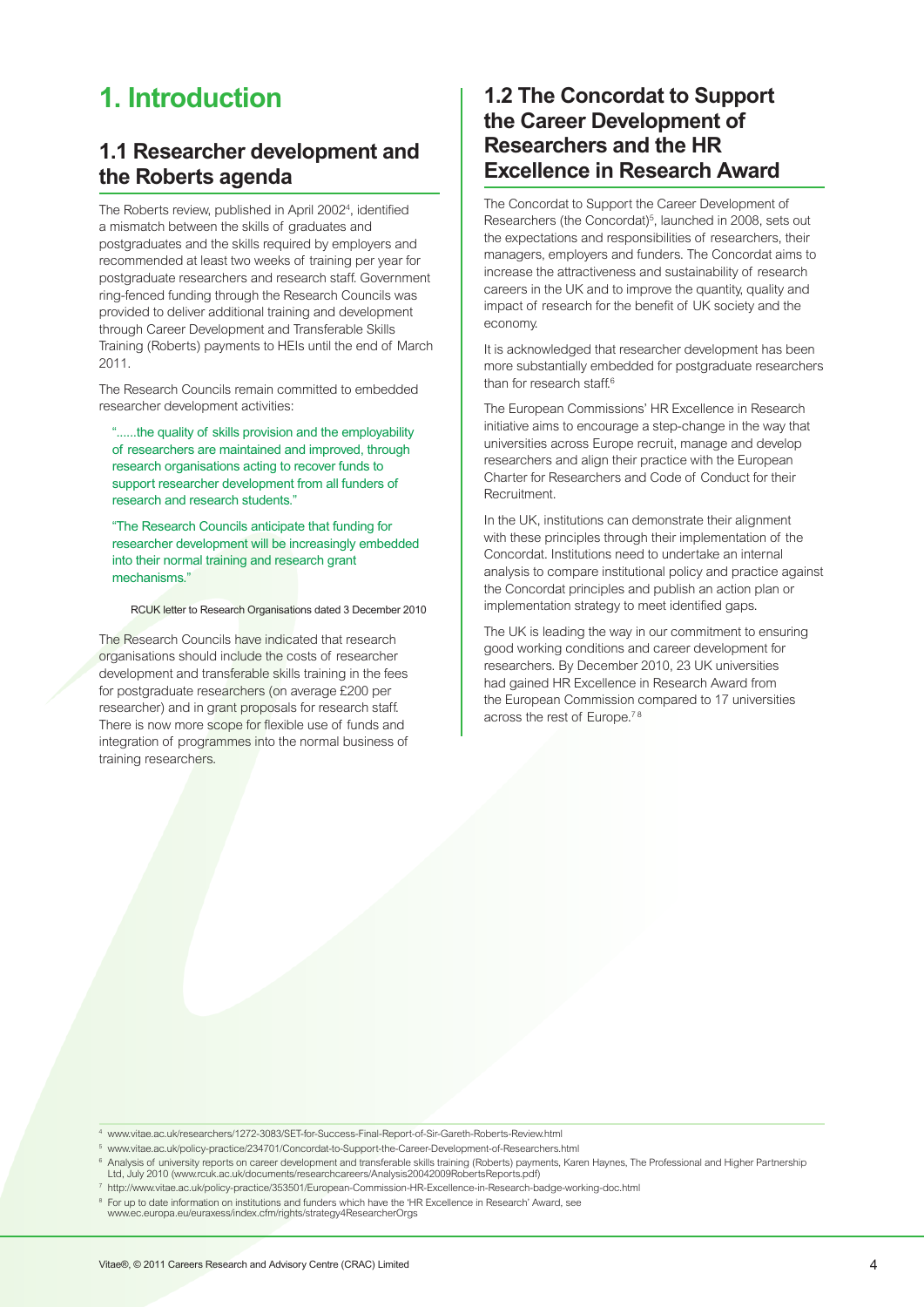# <span id="page-6-0"></span>**1.3 The study: approach and methodology**

This study investigates the visibility of researcher development in UK higher education institution strategies in UK HEIs, identifying commitments and resources which are easily accessible on individual HEIs' websites.

The main objectives of the study were:

- **■** to identify HEIs' visible strategic commitments to researcher development and the Concordat through their institution, research and Concordat implementation strategies
- **■** to compare institutional strategies for future researcher development to inform the sector and national stakeholders
- to review how UK HEIs are profiling researcher development to inform a strategy for promoting internationally the benefits of undertaking research in the UK.

Forty HEIs were selected for the study including all the Russell Group members and the 30 HEIs in receipt of the most Roberts funding<sup>9</sup>. The list also included a selection of 1994 Group member institutions (12) and post-1992 institutions (8). The ten HEIs outside the top 30 Roberts funded universities were chosen based on relatively high numbers of postgraduate researchers (PGRs) and/or research staff. The full list is provided in Appendix A.

A framework was drawn up to guide the research (see Appendix B). Specifically the intention was to locate and examine the following documents/sections on each HEI's website for evidence of commitments to researcher development and Concordat implementation:

- **The institution's mission, vision and strategy**
- **The institution's human resources/people strategy and** web pages
- The institution's research strategy and web pages
- The institution's reference(s) to the Concordat and the institution's Concordat implementation strategy/action plan as well as their internal analysis to compare institutional policy and practice against the Concordat principles
- The institution's researcher development online resources for research staff and postgraduate researchers. A maximum amount of time (two hours) was allocated to review each institutions' website in order to find the relevant sections and/or documents and to examine that material to find evidence relating to the specific issues and information outlined in Appendix B

A maximum amount of time (two hours) was allocated to review each institutions' website in order to find the relevant sections and/or documents and to examine that material to find evidence relating to the specific issues and information outlined in Appendix B.

All the strategic HEI documents quoted in this report were publicly available online in December 2010.

# **2. Visibility of researcher development and Concordat implementation in HEI strategies**

# **2.1 HEI strategies**

Strategies or corporate plans, or in their absence mission and/or vision statements, were sought on HEIs' websites. Of the 40 institutions' websites reviewed, strategy documents were found on 37 websites and vision/mission statements on the three others. A quarter (ten) of institutional strategies reviewed specifically reference researchers.

The structures of the strategies vary greatly: most of the documents define broad strategic aims or areas and then set out objectives, or key aims, under each of the strategic themes. A few documents specify key performance indicators relating to the objectives including some relevant to researcher development, for example, relating to the measurement of satisfaction through surveys and/or participation rates in training. The strategy documents reviewed did not include monitoring and evaluation arrangements in any detail although it can be assumed that monitoring and evaluation of the achievement of the strategic aims is carried out through the normal governance structures of the HEIs.

## 2.1.1 Commitment to postgraduate researcher development

Career development and training for postgraduate researchers was mentioned in a quarter (ten) of the HEI strategies reviewed including six Russell Group and four 1994 Group institutions.

The value of postgraduate researchers is specifically mentioned by 15% of HEIs surveyed for example in the University of Edinburgh institutional strategy:

"Postgraduate students and early career researchers are valued members of our research community. We have a national reputation in transferable skills training and career development for postgraduate researchers and, through our Researcher Development Programme, we offer training and support for our research staff to assist in their professional and career development."

University of Edinburgh, Strategic Plan 2008-2012

The majority of HEI strategy documents reviewed mention increasing the recruitment of postgraduate researchers; around half the institutions in this study highlight increasing international recruitment. Twenty five per cent of HEIs surveyed mention the development of transferable skills for postgraduate researchers in their strategy.

"Increase postgraduate research student numbers and forge a reputation for excellence in the education, training and development of postgraduate and post-doctoral researchers."

University of Bath, Corporate Plan 2009-10 to 2013-14

9 Roberts funding is allocated to institutions on the basis of numbers of Research Council funded researchers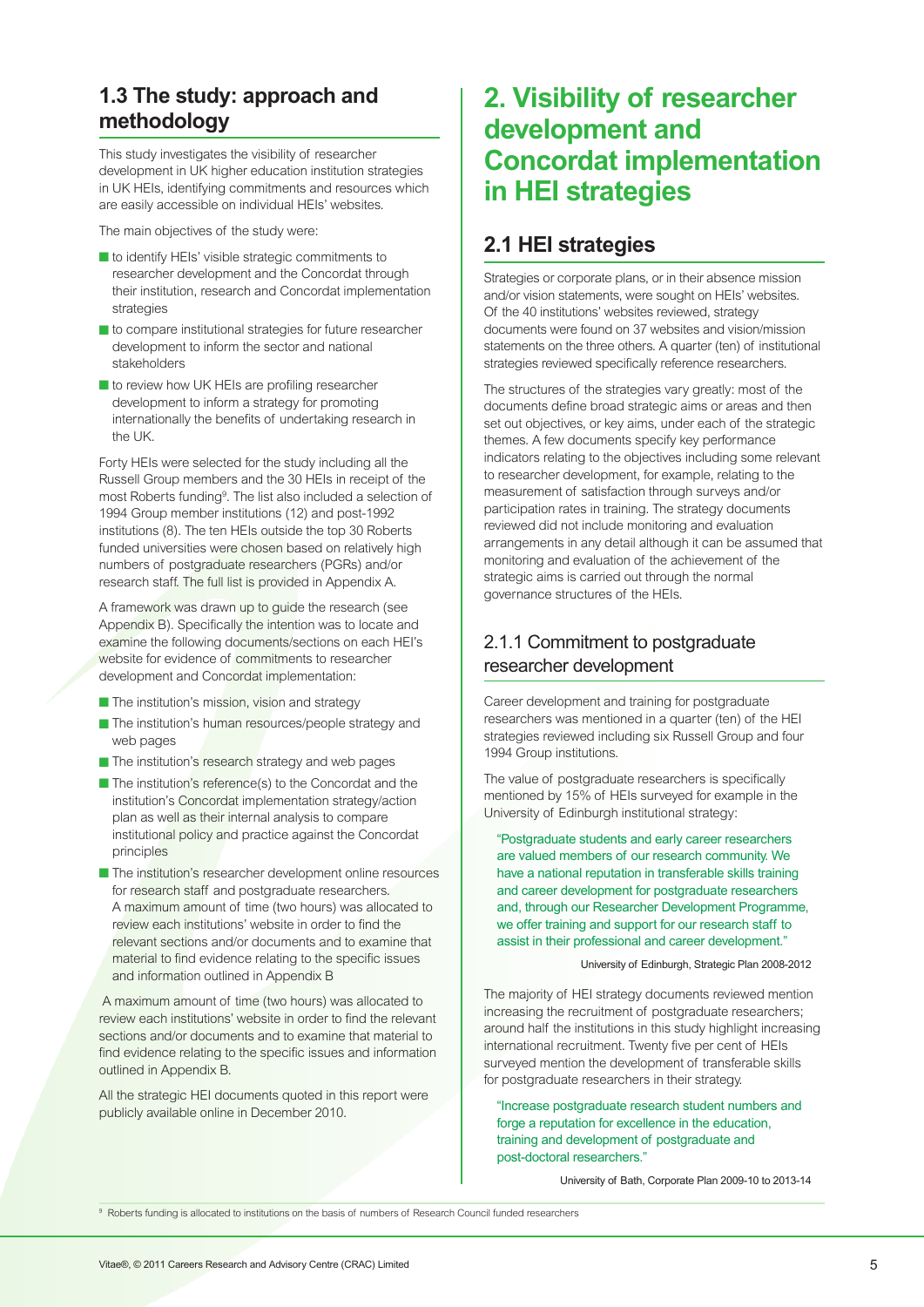### <span id="page-7-0"></span>2.1.2 Commitment to research staff development

HEI strategy documents and visions/missions cover institutions' high level targets and approaches to teaching and research often addressing financial targets and infrastructure. The majority of these documents make reference to staff in general, either in the context of teaching and/or research, or in a separate section of the strategy addressing staff, with reference to recruiting 'the best' or 'world-class' staff/researchers. For example:

### "Attract, develop and retain academic staff of the highest international calibre and make the University of Oxford and its colleges employers of choice for all staff in the international, national and local environments."

University of Oxford, Strategic Plan 2008-9 to 2012-13

### "Making world-class academic appointments while developing the potential of our existing staff."

University of Birmingham, Shaping our future: Birmingham 2015

The issues most commonly mentioned in the HEI strategies reviewed which relate to research staff development and the Concordat are outlined in Table 1.

In this study 29 HEIs (73%) highlight the value of staff either directly or through their commitments to developing staff:

"The University's most precious asset is the people that it employs. The support and engagement of staff are also vital for the delivery of all the goals outlined in this plan."

University of Manchester, Advancing the Manchester 2015 Agenda

"Value staff, by developing their careers in a supportive environment that enables them to achieve the highest possible standards in all aspects of their work."

University of Glasgow, Glasgow 2020: A Global Vision

"...supporting our academics as researchers by providing appropriate training opportunities, and by ensuring the effectiveness of personal mentoring and of annual reviews of academic contributions."

Queen Mary, University of London, Strategic Plan 2010-2015

The training and career development of researchers is specifically mentioned in five strategy documents.

"Postgraduate students and early career researchers are valued members of our research community. We have a national reputation in transferable skills training and career development for postgraduate researchers and, through our Researcher Development Programme, we offer training and support for our research staff to assist in their professional and career development."

University of Edinburgh, Strategic Plan 2008-2012

"Nurture the development of our talented early career researchers"

University of Glasgow, Glasgow 2020: A Global Vision

Of the HEIs surveyed, two specifically mention the Concordat in their top level strategies:

"One of our key objectives will be to respond positively to the new Research Concordat – a sector agreement that sets out the expectations and responsibilities of researchers, their managers, employers and funders – so that researchers are provided with the best support to develop their careers."

University of Liverpool, Strategic Plan 2009-2015

"Continuing our commitment to the principles enunciated in the Concordat to Support the Development of Young Researchers, including post-doctoral fellows and research assistants."

Queen Mary, University of London, Strategic Plan 2010-2015

#### **Table 1: Issues covered in strategy and/or vision/mission statements related to staff and development**

| Issues covered in strategy and vision/mission statements                                                   | <b>Russell</b><br>Group | 1994<br>Group | <b>Other</b><br>institutions | <b>Totals</b><br>$(\% )$ |
|------------------------------------------------------------------------------------------------------------|-------------------------|---------------|------------------------------|--------------------------|
| Evidence that staff are valued either by a direct statement or through<br>commitments to their development | 16                      | 8             | 5                            | 73                       |
| Explicit statement that research staff are valued                                                          | 4                       | $\mathcal{P}$ | 0                            | 15                       |
| Commitment to recruit the best staff                                                                       | 14                      | 8             | 2                            | 60                       |
| Promotion of career development and training for all staff                                                 | 6                       |               | 4                            | 43                       |
| Promotion of career development and training for research staff                                            |                         |               | O                            | 13                       |
| Mention of appraisal                                                                                       | 3                       |               |                              | 18                       |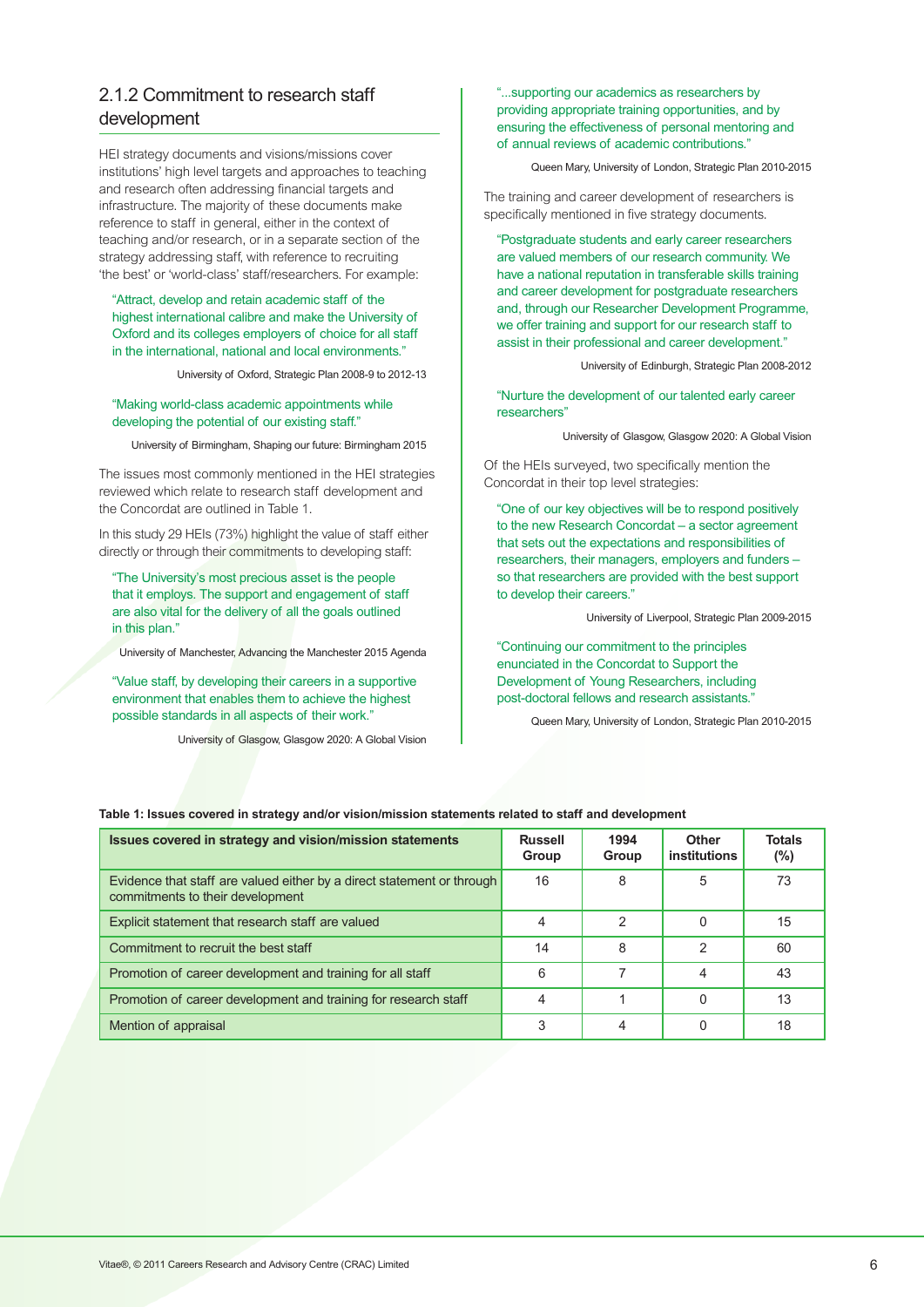### <span id="page-8-0"></span>2.1.3 Commitment to equality and diversity

Equality and diversity resources and policies were publicly visible on 37 websites of the 40 HEIs surveyed (93%). No policies were found directly relating to research staff, although schemes did address equality and diversity in the recruitment of both staff and postgraduate researchers.

In this study, 28 HEI strategies (70%) reference institutional commitment to equality and diversity (75% of the Russell Group institutions and 1994 Group institutions and 50% of other HEIs) with a number specifically mentioning research staff and postgraduate researchers:

"The College views equality of opportunity as an essential component to the development of excellence; hence, it is an important and integral feature of our staffing policies. We value the views of our consultative groups, for example, Imperial as One, the Disabilities Action Committee and Imperial 600, and we will continue to support their development for the benefit of all. Activities to support the attraction and retention of female academics and research staff will continue."

Imperial College London, Strategy 2010-14

"We will create an inclusive environment for students where differences are respected, and students are treated in a fair and non-discriminatory way:

- by encouraging ownership and awareness of equality and diversity throughout the University
- **■** by developing new approaches to recruitment, admissions, and employment which reflect the expectations of diverse communities."

University of the West of England, Bristol, Strategy Plan 2007-2012

# **2.2 Research strategies**

Research strategies were found for 17 of the HEIs surveyed (43%). In general, the research strategies set targets for research, income and performance in the Research Excellence Framework but also often cover targets for support and numbers of postgraduate researchers.

"To increase significantly the number and proportion of both postgraduate Masters and PhD students, and postdoctoral researchers, providing each with the best possible quality of experience."

Durham University, Strategy 2010-2020

"To attract increasing numbers of high quality postgraduate research students, and provide them with a stimulating and supportive research environment and training."

University of Reading, University Research Strategy 2008-2013

Research strategies, like the HEIs' overall strategies, also often mentioned recruiting the best researchers:

### "Retaining and recruiting researchers of the highest distinction and potential across the Collegiate University."

The University of Oxford, Research vision and strategy

In this study, five research strategies specifically refer to research staff and their development, and two others highlight developing all staff:

"...the pivotal role that research staff play in our continued success, and we are eager that research staff get the most out of their time at Cardiff University while being fully supported in their personal and professional development"

Cardiff University, Research Strategy

"..all research staff on academic and research contracts, including research staff on open contracts should be offered appropriate training and career development opportunities with a view to enhancing their research productivity and ultimately their ability to compete effectively for research funding."

The University of York, Research Strategy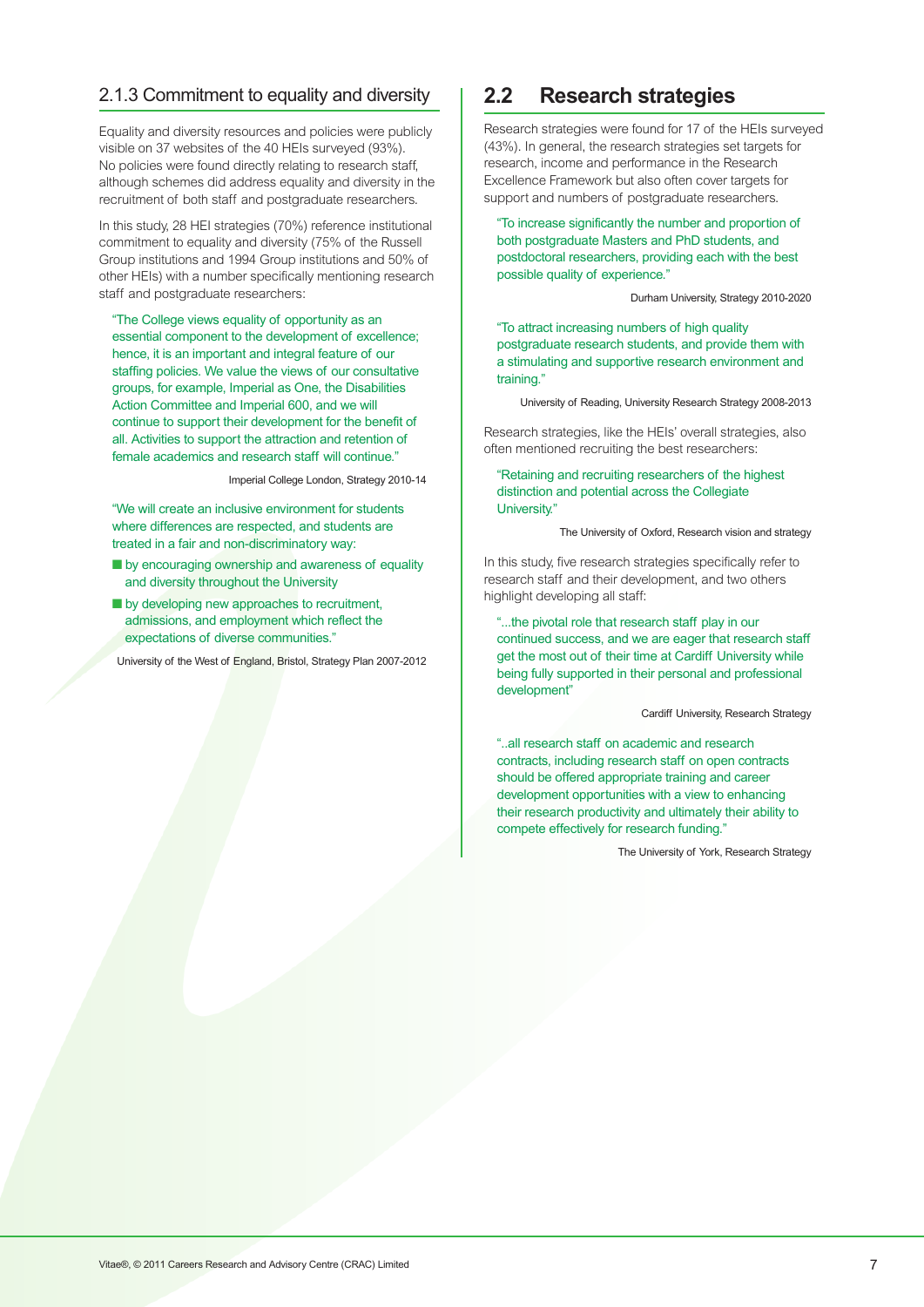# <span id="page-9-0"></span>**3. The professional development of postgraduate researchers**

# **3.1 Researcher development in postgraduate researcher recruitment**

Of the 40 HEIs surveyed, 65% of HEIs referenced professional, skills or career development on recruitment sections for postgraduate researchers (summarised in Table 2).

Twelve HEIs (30%) surveyed mention researcher development/skills training or provided a direct link to information about researcher development/skills training on their home page for prospective postgraduate researchers. For example, the University of Leicester mentions skills training as being an integral part of their PhD programmes:

"A research degree programme provides a thorough training in a chosen field of study, including research techniques and methods as well as a range of generic and transferable skills and results in a piece of original research presented in a thesis."

University of Leicester, Research Degrees on Campus Section

The Universities of Durham and Hertfordshire also highlight research training in their research degree pages:

"All research students will have the opportunity to develop their research and transferable skills through the Research Training Programmes offered by their academic department and the Graduate School."

University of Durham, Research Degrees Section

"As a research student, you benefit from the formal training we offer to all research students and staff through a University-wide programme of seminars and workshops - the Generic Training for Researchers. As well as supporting you by providing knowledge and skills that will help you progress successfully through your research degree studies, this free programme of events is designed to help equip you for a future career."

University of Hertfordshire, Research Degree Students Section

Rather than specifically highlighting the training on the postgraduate researcher recruitment homepages, 11 HEIs surveyed (28%) provide a link to a Graduate Schools or other sections such as 'Why study here' which have information about researcher development. For example, on Cardiff University's 'Why Choose Postgraduate Study?' page there is a section 'Increase your transferable skills for a future or current career' which describes Cardiff's skills training provision. There is also a link to the 'Graduate Centre' from the 'Postgraduate Study' home page which has a link to further information about training. University College London provides a link to a section on 'Realising your potential' from its 'Graduate Research' recruitment page, which has a section on the 'Skills Development Programme'. Skills Development is also highlighted in the 'Why UCL?' section, a link to which is also provided on the 'Graduate Research' recruitment page.

Information about researcher development was found by following careers links from postgraduate study home pages for three HEIs (8%). Newcastle University has a link to a section on 'Careers & Employability' from its 'Postgraduate Study' home page, which has a link to a section on 'Skills Development'.

All HEIs have information for international students but the information provided is general information for international students rather than specific information on research degrees which highlight researcher training opportunities.

| <b>Website sections/pages</b>                                                                                                                                     | <b>Russell</b><br>Group | 1994<br>Group | Other<br>institutions | <b>Totals</b><br>$(\% )$ |
|-------------------------------------------------------------------------------------------------------------------------------------------------------------------|-------------------------|---------------|-----------------------|--------------------------|
| Specific mention of and/or direct link to researcher development on<br>postgraduate study recruitment home page                                                   | 2                       | 5             | 5                     | 30                       |
| Link to section such as "Graduate School" or "Why study here" from<br>postgraduate study recruitment home page which has information on<br>researcher development | 8                       | 3             |                       | 28                       |
| Link to careers support section from postgraduate study recruitment<br>home page which has information on researcher development                                  | 2                       |               | $\Omega$              | 8                        |
| No obvious mention of researcher development in postgraduate<br>study recruitment section                                                                         | 8                       | 3             | 3                     | 35                       |

**Table 2: Reference to researcher development within postgraduate researcher recruitment sections of institutions' websites**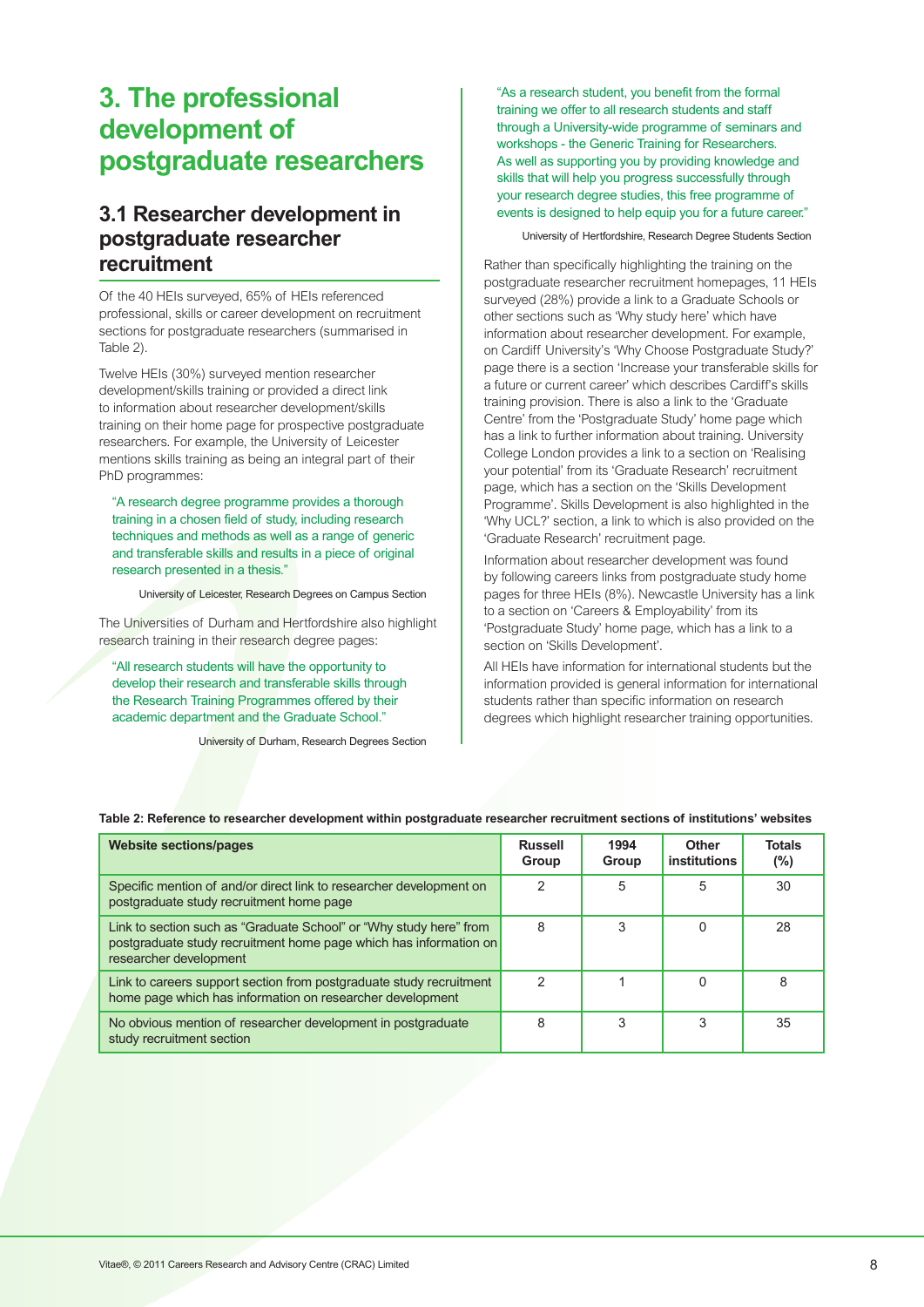# <span id="page-10-0"></span>**3.2 Codes of Practice relating to postgraduate researchers**

In this study, we found Codes of Practice for research degrees (or equivalent) publicly available on 25 (63%) HEIs' websites and referenced, but not located, on the websites of three other HEIs (see Table 3). The Codes of Practice normally set out policies and procedures for research degrees including procedures for monitoring progress, the role of the supervisor, the role of the student, and the details of the examination procedure. They often also include details of the selection, admission and induction of students and the development of research and other skills. The Codes of Practice are produced by institutions in response to the QAA 'Code of practice for the assurance of academic quality and standards in higher education: Section 1: Postgraduate research programmes'<sup>10</sup> and hence the content is relatively uniform.

A high number of HEIs surveyed (93%) had publicly visible training and development resources for postgraduate researchers (PGRs) (Table 3).

Information on institutional graduate schools were found on 18 (45%) HEI websites, with graduate schools based in individual departments found on a further 13 HEIs' websites (33%). The graduate schools usually act as hubs for resources for postgraduate researchers, including links to training and development resources, and career services, etc. Occasionally, some HEIs also have resources for early career researchers, including research staff, on their graduate school websites.

# **3.3 Postgraduate Research Experience Survey**

The Postgraduate Research Experience Survey (PRES) enables HEIs to collect information about what postgraduate researchers think about their experiences. A total of 108 higher education institutions have taken part at least once between 2007-9, with 82 participating in the 2009 survey<sup>11</sup>.

Of the HEIs in this study 70% have taken part in PRES at least once since 2007 but only a small number of institutions provide evidence of any feedback of results to postgraduate researchers.

The University of Bath has a section entitled, 'Postgraduate Research Experience Survey 2010/11' which has sections including: 'What is the PRES?'; 'How do I take part?'; 'Weekly Response Rate'; and 'How are the results used?'

## **3.4 Postgraduate researcher associations**

Evidence was found for postgraduate researcher associations in 19 of the HEIs reviewed, however, four of these appeared to be social groups. The majority of societies were found by external web searches, and three societies were found through their Facebook pages. The majority of the postgraduate societies described themselves as the "Voice of postgraduates" and appeared to have a representative role within the institution.

For example, the Imperial College Postgraduate Society serves the postgraduate community in several respects: by providing a lively forum for students to meet and socialise with a wide cross-section of the postgraduate community there; to represent interests that are unique to postgraduate students; and to serve as a point of contact for third parties. One of the purposes of the University of Surrey's Postgraduate Association is that it should:

### "Supply such representatives as may be necessary to sit on appropriate University and Union committees if requested."

The University of Cambridge Graduate Union represents graduate interests within the University, and also provides graduate-focused services and fosters intercollegiate activities and events.

| <b>Website sections/pages</b>                             | <b>Russell</b><br>Group | 1994<br>Group | <b>Other</b><br>institutions* | <b>Totals</b><br>$(\% )$ |
|-----------------------------------------------------------|-------------------------|---------------|-------------------------------|--------------------------|
| Postgraduate researcher Code of Practice                  | 14                      | 9             | $2(3)^{*}$                    | $63(8)^{*}$              |
| Resources for postgraduate researchers including training | 20                      | 12            | 5                             | 93                       |
| Institutional graduates school(s)                         | 9                       | 6             | 3                             | 45                       |
| Departmental graduates school(s)                          |                         | 5             |                               | 33                       |

### **Table 3: Sections/pages on institutions' websites with relevance to the development of postgraduate researchers**

\* Figures in parentheses indicate pages/sections which are available on the institution's intranet only.

<sup>10</sup> www.qaa.ac.uk/academicinfrastructure/codeofpractice/

<sup>11</sup> www.heacademy.ac.uk/ourwork/supportingresearch/postgraduate/pres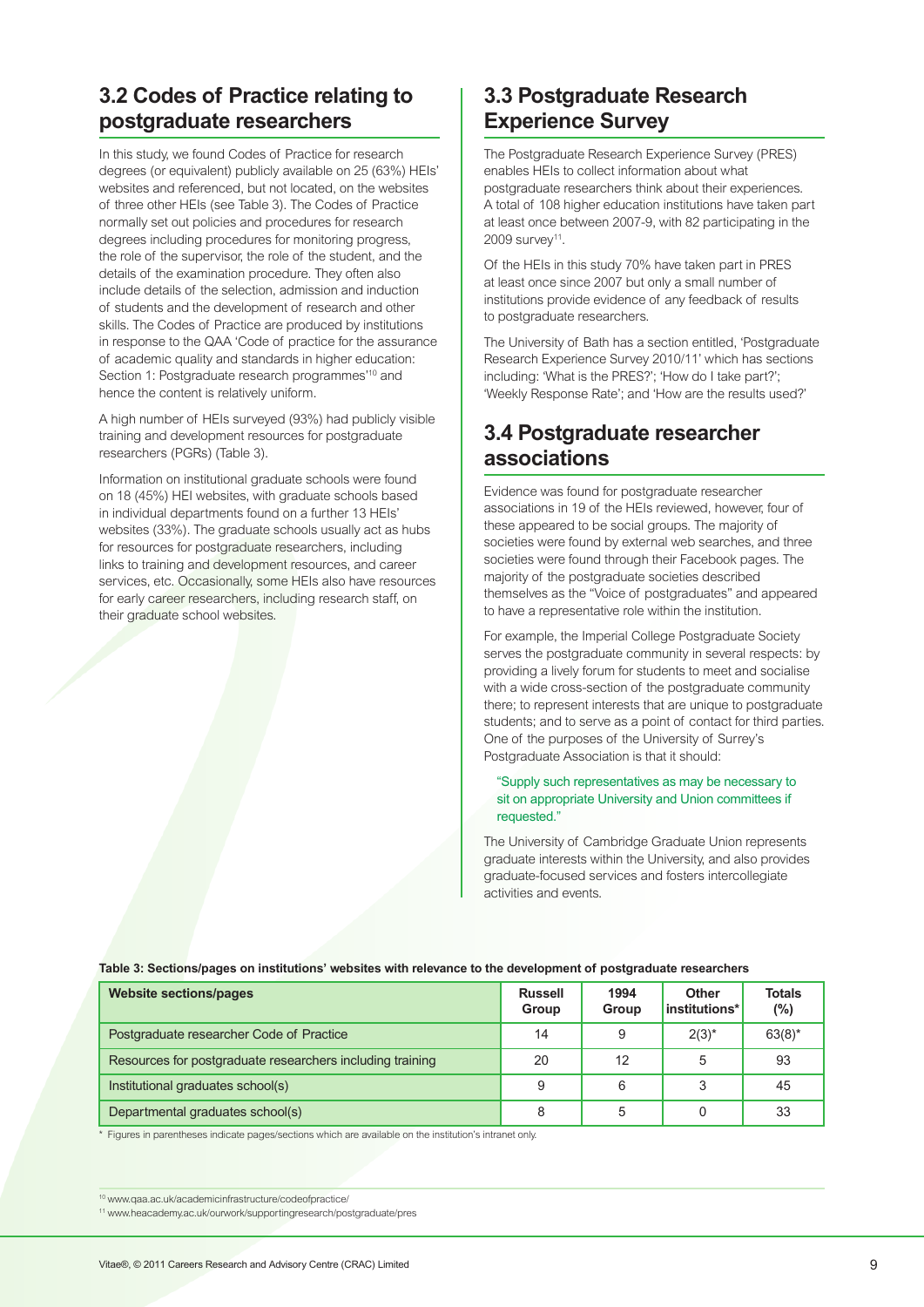# **4. The professional development of research staff**

# **4.1 Researcher development in research staff recruitment**

Staff recruitment sections of the websites were examined in order to find out whether specific reference was made to professional development opportunities for research staff. The 'Jobs' sections were normally accessible directly from HEIs' home pages, and also from the human resources sections. There were also often links to opportunities from the research pages. In most cases researcher development is not mentioned in the job descriptions/further particulars for research staff vacancies, although a small number of institutions do provide reference to their commitment to development through links to general staff development.

For example, the University of the West of England includes the following statement in the further particulars for a research associate:

"To offer a staff and student experience which emphasises personal development, attainment, creativity, innovation and engagement built on a platform of excellence."

Durham University has the following statement in the job details for Postdoctoral Research Assistants:

"Durham University is committed to the Concordat to Support the Career Development of Researchers. For further information please visit the Research Staff web pages on www.dur.ac.uk/hr/researchstaff/"

As the following examples illustrate, some institutions emphasise training and development opportunities as part of a broader commitment to develop staff without specific emphasis on support for research staff.

The University of Bristol includes links on its 'Working at Bristol' pages under 'Why choose Bristol?' to 'Positive Working Environment and Excellent Benefits' which outlines services such as a 'Career coaching service'.

The University of Southampton has a section on 'Working with us' which has a link to information on 'Development and training'. There are also a number of staff profiles in the 'Working with us' section, including a research scientist. The University of Nottingham has a number of links to benefits of working there on its 'Jobs' pages under the headings of 'training and development' and 'career development':

"The University is committed to the development of its staff. All staff are encouraged to attend courses, most of which are free of charge."

"As an employer with education as part of our core business, we care deeply about career and personal development. This starts with a structured induction programme to make you feel welcome and part of the team. An annual performance and development review helps identify your career aspirations and structure your individual development plan. We also have our own in-house Staff Training and Development Unit which provides an extensive programme of courses designed for all career stages. We also offer mentoring opportunities to support career development."

De Montfort University includes in job further particulars 'participating in staff development' as a requirement of the job.

There is little evidence for specific targeted recruitment of international research staff on HEI websites although some institutions have sections in their jobs sections on 'Applying from abroad' (The University of Nottingham) or 'International recruitment' (The University of Southampton).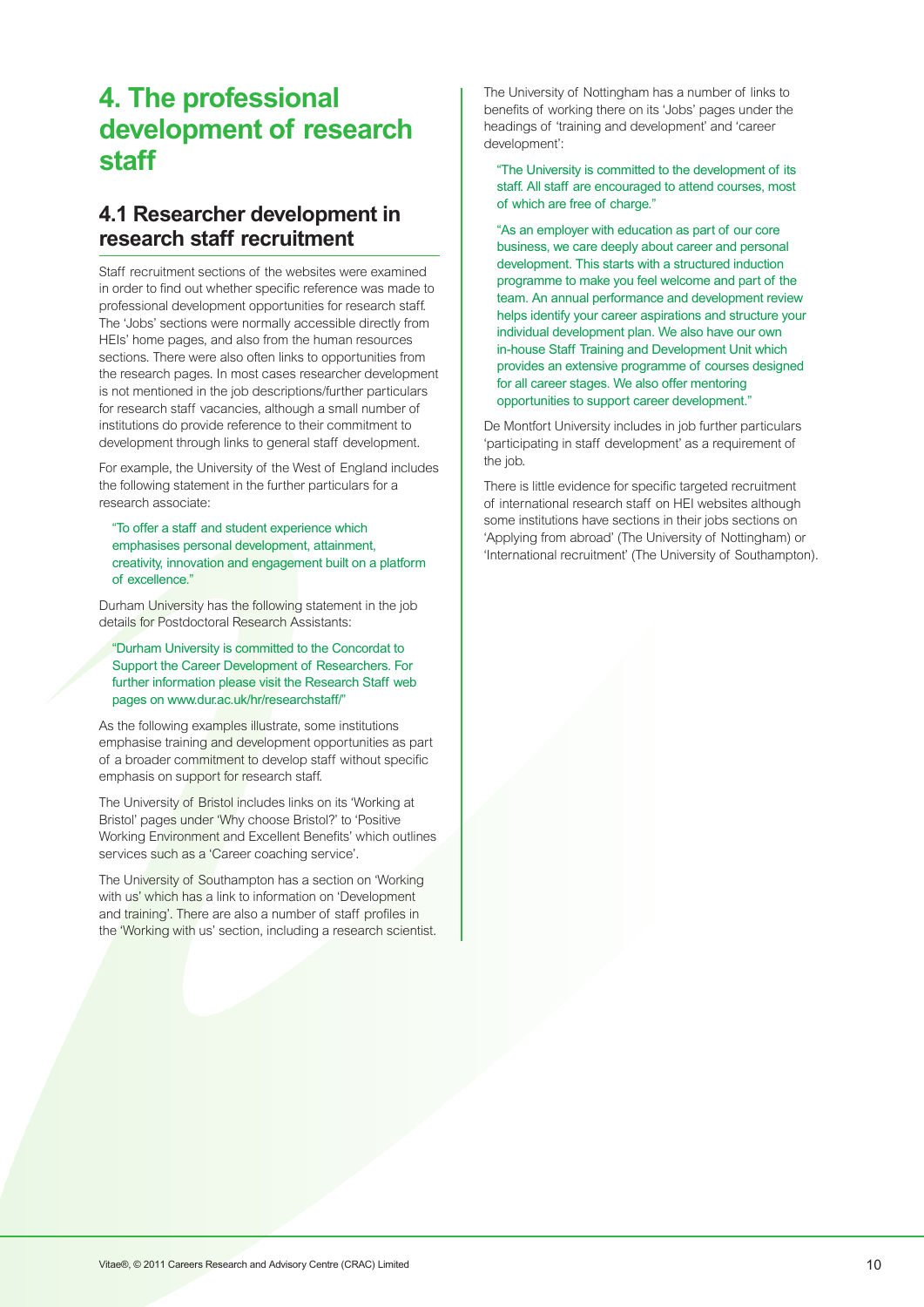# <span id="page-12-0"></span>**4.2 Human resources and staff development strategies**

The HEIs' websites that were reviewed had human resources sections which contained many resources and policies pertaining to research staff. Publicly available human resources sections were found on 36 HEIs websites in this study (90%) which set out policies and procedures relating to the employment of staff. These highlighted key areas which often include equality and diversity, pay/salary scales, recruitment and a list of policies and procedures with information on induction and appraisal.

As Table 4 highlights, 36 of the surveyed HEIs (90%) had publicly visible staff development sections on their websites with specific human resources and/or staff development strategies available on 19 HEIs' websites (47%).

In general, human resources and staff development strategies address all staff:

"The University is committed to the personal and professional development of all staff. This is a prime responsibility of Faculties and Departments. Those with management responsibility for others are encouraged to support actively the development of the performance and effectiveness of their staff in the achievement of their objectives."

The University of Bath, Staff Development Policy

"Develop human resources practice that optimises the ability to recruit, develop, reward and retain the best staff, and foster an environment that inspires staff to make a full contribution to the University's corporate objectives."

The University of Reading, Human Resources Strategy 2007-2011

However, some HEIs' HR policies and strategies recognise the needs of different groups of staff, including researchers:

"To manage and develop research staff more effectively, including finding ways to integrate CRS more fully into the collegiate University"

The University of Oxford, Rewarding and Developing People at **Oxford** 

"All research staff on academic and research contracts, including research staff on open contracts, should be offered appropriate training and career development opportunities with a view to enhancing their research productivity and ultimately their ability to compete effectively for research funding."

The University of York, Research Strategy

"Increase the capacity of the University to offer career development opportunities, for example better support for researchers at the beginning of their careers, and the advancement of new teaching standards."

> The University of Birmingham, Human Resources Strategy 2007-2012

Most commonly, HEIs' human resources strategies, like HEIs' overall strategies, address the development of staff in general, often in the context of equipping staff to achieve the institution's corporate aims and recognition of staff value:

"...attract, retain, motivate and support high quality staff, recognising that its staff are its most valuable assets."

The University of Nottingham, HR Strategy

### "Supporting and developing the University's greatest asset – our people."

#### The University of Birmingham, Human Resources Home Page.

Ten HEIs in this study have specific guidance relating to the management of research staff. For example, the University of Leicester has produced a 'Contract Research Staff Career Management Handbook' which mentions the Concordat and sets out processes and procedures that affect research staff. Loughborough University, Cambridge and Queen's University Belfast all have Codes of Practice for research staff employment.

### **Table 4: Staff development sections/pages on institutions' websites**

| <b>Website sections/pages</b>                       | <b>Russell</b><br>Group* | 1994<br>Group* | <b>Other</b><br>institutions | <b>Totals</b><br>$(\%)$ |
|-----------------------------------------------------|--------------------------|----------------|------------------------------|-------------------------|
| Human resources pages/section                       | 19(1)                    | 12             | 5                            | 90(3)                   |
| Separate human resources/staff development strategy | 10                       | 5              | 4                            | 48                      |
| Research pages/section                              | 20                       | 12             |                              | 98                      |
| Separate research strategy                          | 7(1)                     | 4              | 5                            | 40(3)                   |
| Staff development/training section                  | 20                       | 11(1)          | 5                            | 90(3)                   |

\* Figures in parentheses indicate pages/sections which are available on the institution's intranet only.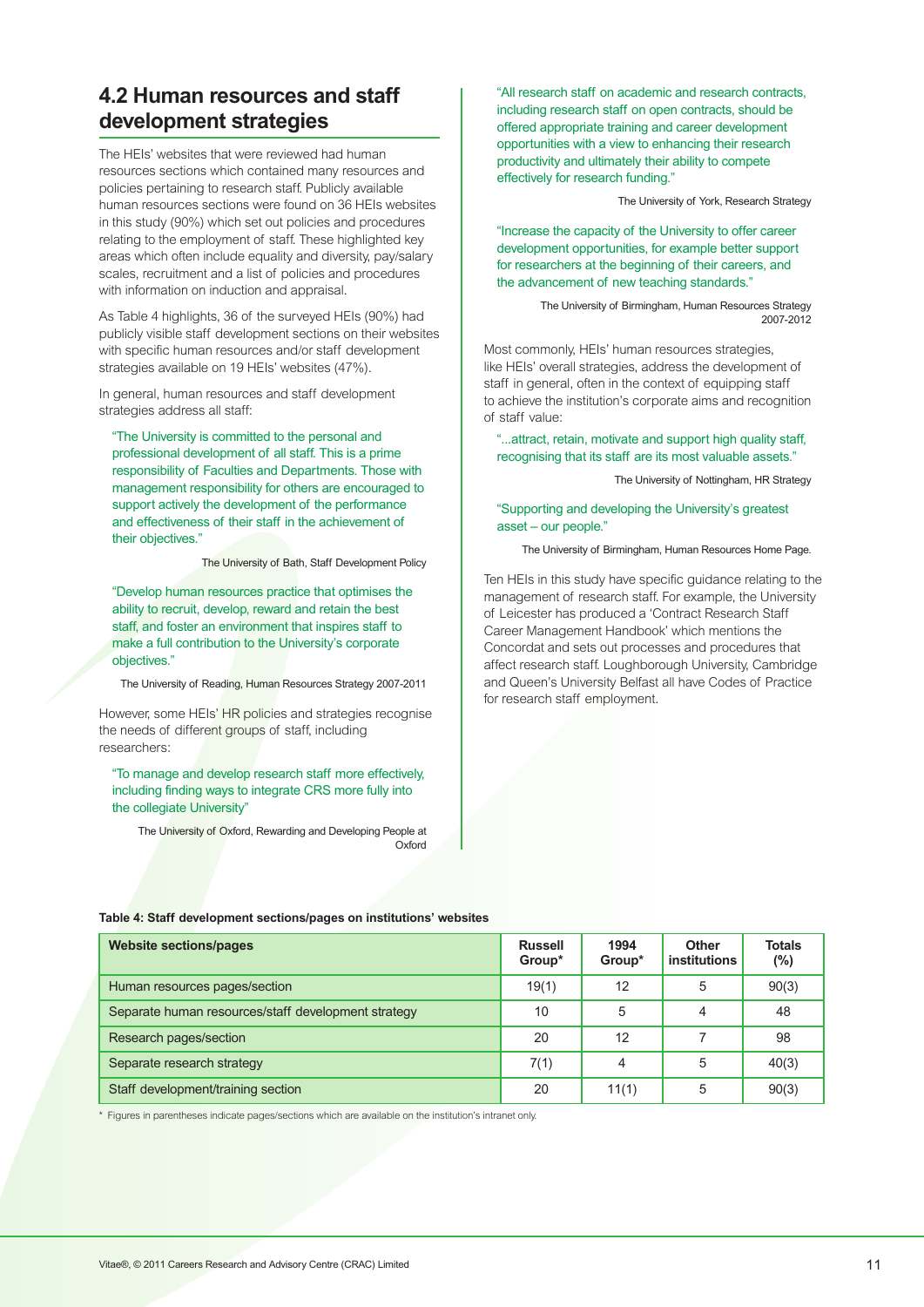# <span id="page-13-0"></span>**4.3 Training and professional development for research staff**

Thirty-six surveyed HEIs (90%) had publicly visible sections on professional development and training for staff. These sections list a large range of short courses for staff ranging from courses on teaching to leadership and management. The majority of HEIs (75%) in this study have publicly visible sections containing information specifically for research staff (Table 5).

Thirty-one institutions (78%) in this study have pages with training and development resources, with an additional two HEIs providing links to intranet only resources. Notably this is lower than the number with resources for PGRs (93%; see Section 3.2). Where there are links to specific resources for research staff these often include many of the resources generally available for all staff.

It is notable that a higher proportion of Russell Group (95%) and 1994 Group (92%) institutions have publicly visible training resources than other institutions (13%), which may reflect the focus and resources provided through Roberts funding.

# **4.4 Appraisal**

In general, all HEIs have induction and appraisal policies in place for all staff, with appraisals specifically mentioned in seven institutional strategy documents:

"Revised arrangements for the induction and appraisal of staff are being introduced; the practical emphasis will be on communicating and achieving desired outcomes, linked with more structured personal development planning."

Kings College London, 2006-2016 Strategic Plan

Appraisal schemes specifically for staff on short term contracts and documentation relating to appraisal was not found for 34 HEIs (85%). One case was found where the appraisal scheme appeared to be just for academic staff, and another where there was a scheme for academic and research staff.

Increasing appraisal participation rates was targeted in a number of human resource strategies. In addition, some Concordat implementation plans have actions relating to reviewing the appraisal schemes for research staff. For example, one of the University of Glasgow's Concordat Implementation Plan's priorities is:

"Tailoring the existing Performance & Development Review scheme for academic staff to meet the Concordat's principles"

The University of Hertfordshire has an action in its Concordat Implementation Action Plan to:

"Incorporate researcher requirements into existing projects relating to induction and appraisal. Brief current project owners."

# **4.5 Careers in Research Online Survey**

Overall, 34 of the 40 HEIs studied (85%) had participated in the Careers in Research Online Survey (CROS) after 2005 with evidence for using CROS to benchmark performance found for 17 HEIs (43%). Evidence as to whether the themes from the CROS data had been fed back to staff varied. A number of institutions had published CROS reports on the research staff sections of their websites, but it was not clear whether institutions had disseminated the results to staff directly. In contrast, in August 2010 Lancaster University held an open forum for researchers to feed back the results from CROS and to consider options for the university. At the University of Manchester, CROS is mentioned in a Research Staff Training Skills Newsletter. The article states that staff are developing an action plan based on the issues raised. There is a section on CROS on the University of Reading website where it is stated that surveys have affected provision for research staff as well as survey reports from 2003 and 2005.

### **Table 5: Sections/pages on institutions' websites with relevance to the development of research staff and the Concordat**

| <b>Website sections/pages</b> | <b>Russell</b><br>Group* | 1994<br>Group* | Other<br>institutions*l | <b>Totals</b><br>(%) |
|-------------------------------|--------------------------|----------------|-------------------------|----------------------|
| Research staff pages/section  | 18(1)                    | 10             | 2(2)                    | 75(8)                |
| Research staff training pages | 19                       | 11             | 1(2)                    | 78(5)                |

\* Figures in parentheses show documents which were not publicly available but which were referred to.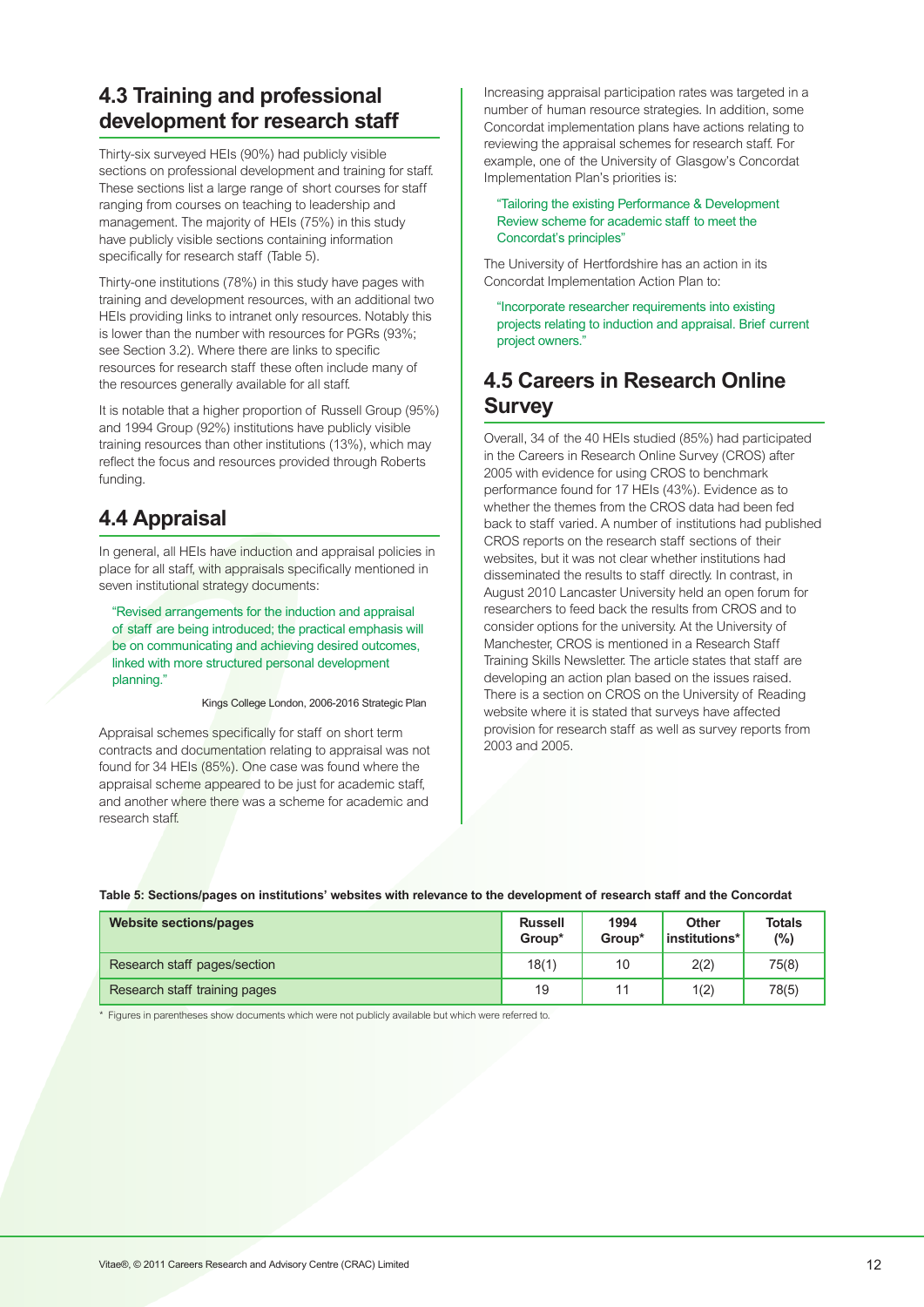# <span id="page-14-0"></span>**4.6 Research staff associations**

Evidence for institution-wide research staff associations (RSAs) was found in 14 of the HEIs surveyed, and evidence for individual departmental research staff associations was found in 10 others (some of those HEIs with institution-wide associations also had department-based associations). The institution-wide associations ranged from societies which had a social function and a representative role, to research staff forums which were convened by the institution.

For example, the University of Warwick has a University Forum for Research Staff, which includes among its member the Deputy Vice-Chancellor:

### "to serve a general networking function and to provide a focus for gathering research staff views on issues such as induction, training and development opportunities etc."

The University of St Andrews has a Research Staff Forum to represent the views of research staff on University policies and procedures and to discuss matters which affect research staff. The Forum is convened by the Deputy Principle. The University of Cardiff also has a Research Staff Policy Forum focused on UK and University policy developments affecting the career development of research staff across the University. Similarly, the University of Glasgow has established an annual Research Staff Conference.

# **4.7 The Concordat to Support the Career Development of Researchers and the HR Excellence in Research Award**

Reference was found to the Concordat on 35 HEI' websites (87%) in this study including all but one Russell Group HEIs (Table 6). Normally, the Concordat is referred to on research staff pages, with occasional references in overall strategy documents (University of Liverpool, Queen Mary, University of London) or in recruitment details (Strathclyde University).

Cardiff and Edinburgh Universities have research staff pages with a specific section on the Concordat describing what it is and what it means for research staff. Details of their Concordat implementation action plans are published as well as details of their HR Excellence in Research Award. There are also links to the 'Cardiff University Concordat Action Plan 2010-12' and the Edinburgh 'Code of Practice for the Management of Research Staff'.

Kings College London has page on the Concordat under the 'Other information' section of the 'Researcher Development Programme' pages of the 'Graduate School' website. The page describes the principles of the Concordat and mentions the 'Researcher Development Unit' is carrying out a 'Mapping and Gapping Exercise' (sic).

The University of York has an 'Information for Research Staff' section under the 'Staff Development' section of the human resources website. There is a highlighted box outlining their 'Concordat Action Plan', and details of the HR Excellence in Research Award.

The University of East Anglia has a 'RS Connections' section under the 'Centre for Staff and Educational Development' with a video welcome from the Pro-Vice Chancellor for Research, Enterprise and Engagement. This message makes commitment to the principles of the Concordat and the EU Charter and Code, mentions the 'Code for Research Staff' which commits the University to helping research staff with professional and personal development and also states that every school has a senior member of staff who is the Research Staff Coordinator.

Durham University has a 'Code of Practice for Ensuring Sound Conduct in Research', which mentions the Concordat twice in the context of training and mentoring. The document also states that Durham supports the principles of the Concordat.

The University of Sussex provides a link to the Concordat on the 'Career choices' page of the 'For research staff' section of the 'Careers and Employability Centre' website.

### **Table 6: The Concordat**

| <b>Website sections/pages</b> | <b>Russell</b><br>Group* | 1994<br>Group* | <b>Other</b><br>institutions* | <b>Totals</b><br>(%) |
|-------------------------------|--------------------------|----------------|-------------------------------|----------------------|
| Mention of the Concordat      | 19                       | 12             | 4                             | 88                   |
| Concordat                     | 9                        | 4(2)           | 2(1)                          | 38(8)                |
| Publication of action plan    | 6(3)                     | $3(2)$ **      | 3                             | 30(13)               |

\* Figures in parentheses show documents which were not publicly available but which were referred to.

\*\*One institution had published actions rather than an action plan.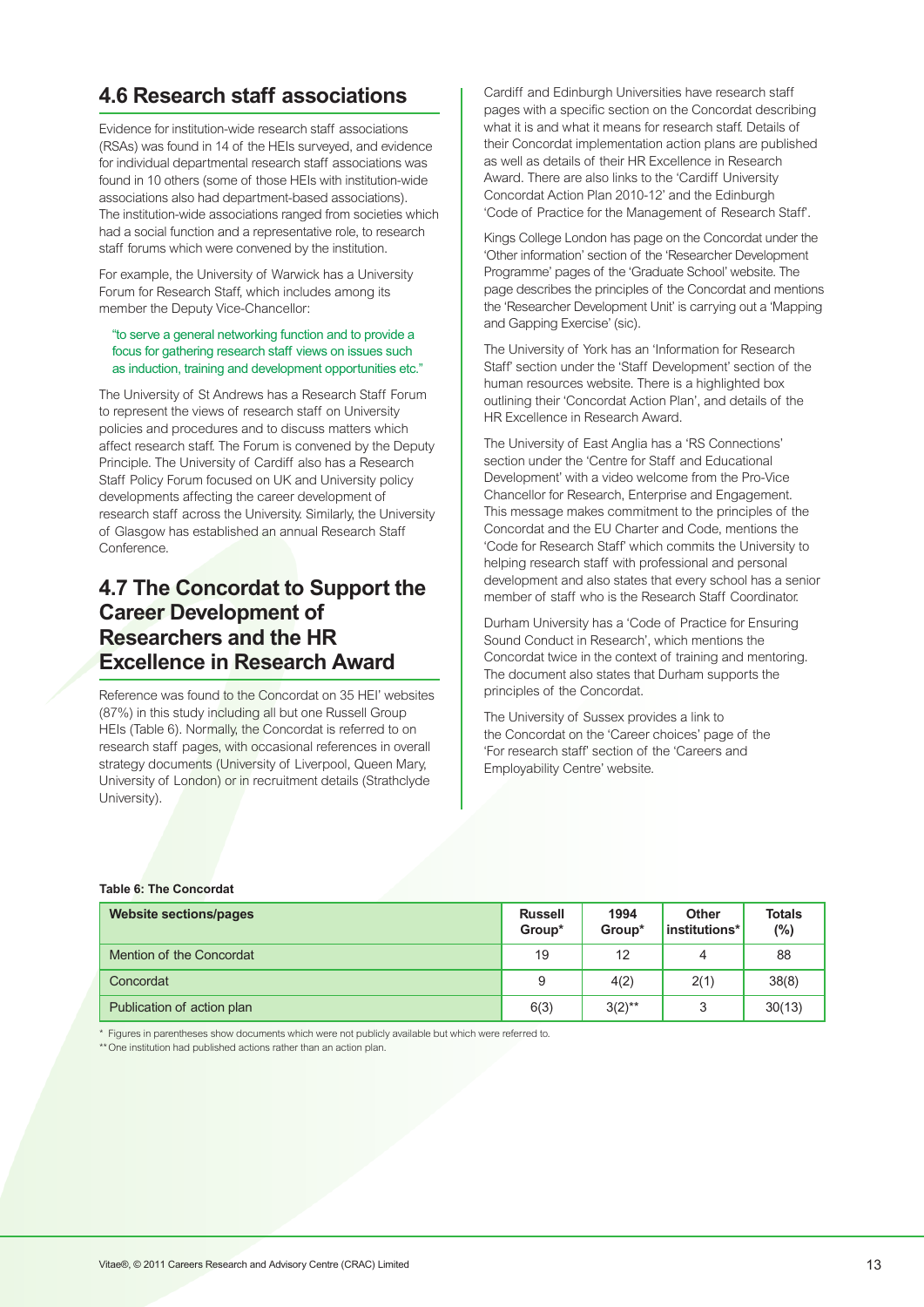# <span id="page-15-0"></span>**5. Conclusions and recommendations**

Overall 60% of the institutions reviewed in this study made a specific commitment to the professional development of researchers in their institutional, human resources or research strategies. A quarter of institutional strategies reviewed highlighted career development and training for postgraduate researchers with 93% providing training and development resources accessible online. We found 18% of those HEIs reviewed specifically mentioned the Concordat to Support the Career Development of Researchers in their public strategies and 87% referred to the Concordat on their web pages.

# Key findings

- 25% of HEIs make a commitment to researchers in their institutional strategy, with 38% referencing researcher development in their specific research strategies
- 73% of HEIs highlight the value of staff with 18% specifically referencing research staff and/or the Concordat in their strategy documents. There is a clear commitment to equality and diversity with 93% of HEIs having publicly available equality and diversity resources and policies, with 70% making commitments in their top level strategy

In relation to postgraduate researchers:

- **A** quarter of institutional strategies reviewed mention career development and training of postgraduate researchers (PGRs) with 15% highlighting the value of PGRs
- 65% of the HEIs in the study make specific mention of and/or provide a direct link to personal, professional or career development on their postgraduate study recruitment home pages
- Codes of Practice for research degrees (or equivalent) were publicly available on 63% of HEIs' websites and were referenced but not located on the websites of three other HEIs
- **Training and development resources for postgraduate** researchers were found to be publicly available on 93% of HEIs' websites that were reviewed
- The majority of institutions emphasise their focus on recruitment of 'the best' or 'world-class' researchers with development opportunities particularly highlighted in the recruitment of postgraduate researchers
- **A** total of 108 higher education institutions have taken part in the PRES survey at least once between 2007-912, including 70% of HEIs in this study but with only a small number of institutions evidencing any feedback of results to postgraduate researchers

In relation to research staff:

- **Resources for research staff (including training and** development resources) were visible on 78% of HEI websites reviewed for the study. This figure was 95% and 92% respectively for Russell Group and 1994 Group institutions which may reflect the higher levels of focus and resources provided through Roberts funding
- 36 HEIs (90%) have publicly available human resources sections on their websites which set out policies and procedures relating to the employment of staff, highlighting key areas which often include equality and diversity, pay/salary scales, and recruitment
- Most of the institutions (85%) had participated in the Careers in Research Online Survey (CROS)<sup>13</sup> in the last six years with some evidence of feedback to researchers and use of CROS for benchmarking
- 90% of the HEIs reviewed had publicly visible sections on staff development and training
- 87% of HEIs in the study mention the Concordat on their web pages with 45% of these stating they have undertaken a gap analysis of how they meet the principles and/or produced an action plan for Concordat implementation

### Recommendations

- The majority of HEIs (60%) reviewed in this study had clear public strategic institutional commitments to the professional and career development of researchers. All institutions may wish to consider the external visibility of their strategic and operational commitments to researcher development
- **■** There is an opportunity for HEIs and other stakeholders to enhance the visibility of the professional development opportunities for researchers in the UK as part of their strategies to attract the best doctoral researchers and research staff both nationally and internationally
- The HR Excellence in Research Award enables institutional commitments to researcher development to be publicly recognised at an international level. All institutions may wish to consider gaining the award
- **■** There are high levels of engagement across UK HEIs in the Careers in Research Online Survey (CROS) and Postgraduate Research Experience Survey (PRES). A greater emphasis could be given to using the results to visibly demonstrate progress and provide public feedback to researchers on the key issues and actions arising as a result of the surveys

<sup>12</sup> www.heacademy.ac.uk/ourwork/supportingresearch/postgraduate/pres 13 www.cros.ac.uk